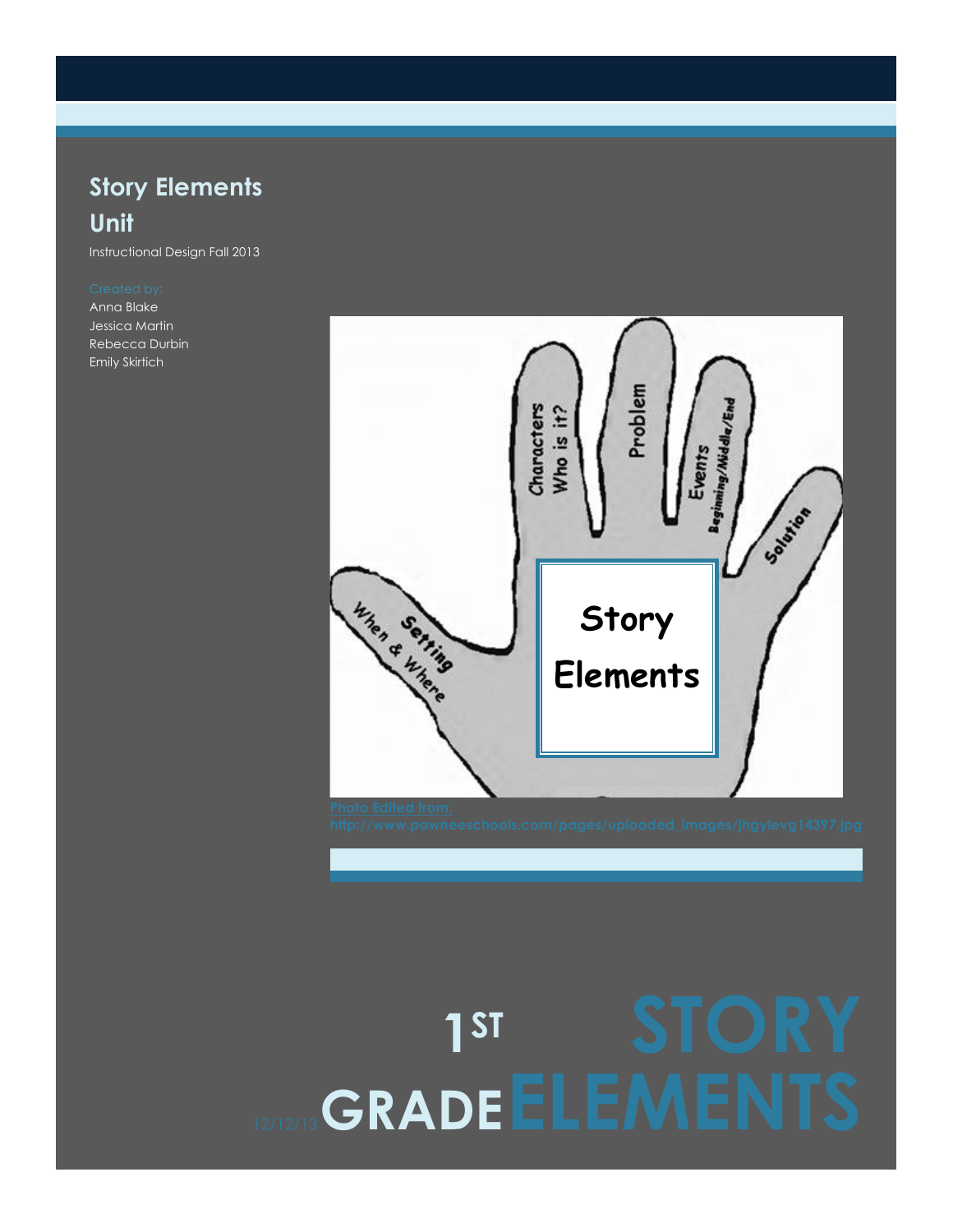## Backwards Design: The Model

The Backwards design model originated in the early 2000'sand is explained in the book Understanding by Design by the authors Grant Wiggins and Jay McTighe. The fundamental goal of the backwards design model is to begin with the end in mind. It delays the planning of teaching and learning experiences until the goals of the instruction have been determined and the assessment activity has been determined and created. It allows teachers to keep the main goals, or what they want the students to know or do at the forefront of their instruction.

It has three stages:



#### **Adapted from the following:**

*Understanding by design and Understanding by design: Professional development workbook* (Wiggins & McTighe, 1998, 2004). http://www.ascd.org/ASCD/pdf/siteASCD/publications/UbD\_WhitePaper0312.pdf

## Backwards Design: A Design Choice

Choosing backwards design for our unit plan was deliberate based on the end goals of the learning. Because primary teaching is now very strongly driven by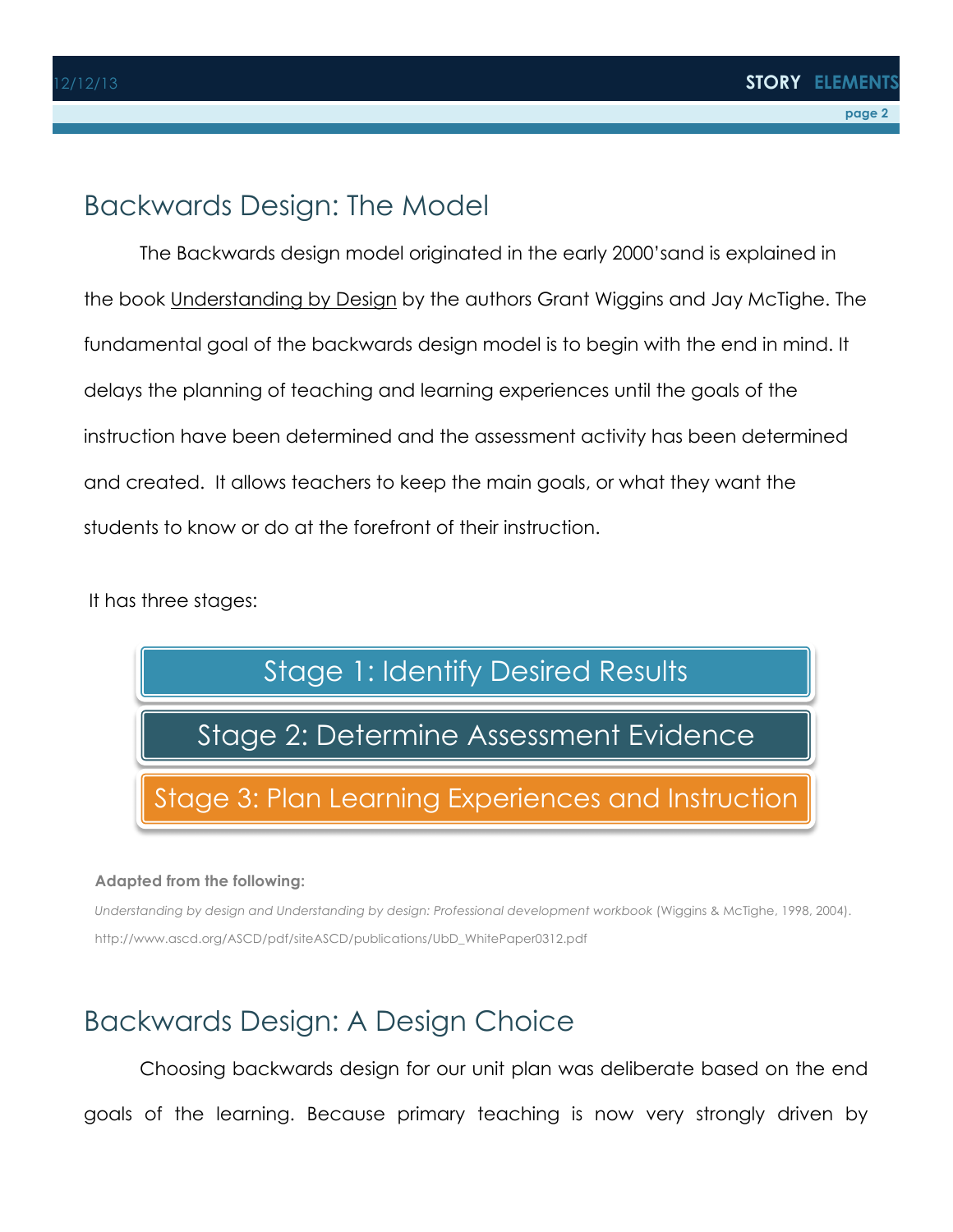Common Core standards we felt that the backwards design model would be the most appropriate choice in the current educational climate. This field is currently intensely focused on outcomes, performance, and assessment. It is required and imperative that teaching and learning be grounded in and guided by the standards in the district and state in which we teach. The district we are teaching in required these standards and encourages a backwards design model and lesson plan format from its teachers. We chose to instruct based on the standards from the Common Core that address story elements at the first grade level. These three goals are as follows:

- ü *RL.1.3 Describe characters, setting, and major events in a story using key details.*
- ü *RL.1.2 Retell Stories including key details and demonstrate understanding of their central message or lesson.*
- ü *RL.1.7 Use illustrations and details in a story to describe characters, setting, and or events.*

## **The 8 Steps of Backwards Design: Our Approach**

#### Step 1: Analyze state standards and benchmarks.

Step 2: Develop the assessment task.

- Step 3: Development of a scoring guide
- Step 4: Design of curriculum.
- Step 5: Planning of instructional strategies
- Step 6: Delivery of instruction
- 

### Step 8: Evaluate or Refine the steps (post teaching)

We began our unit by selecting standards from the first grade standards required by the state of Pennsylvania and the districts in which we work. In selecting the standards for first grade story elements, we completed **step 1**. For **step 2,** we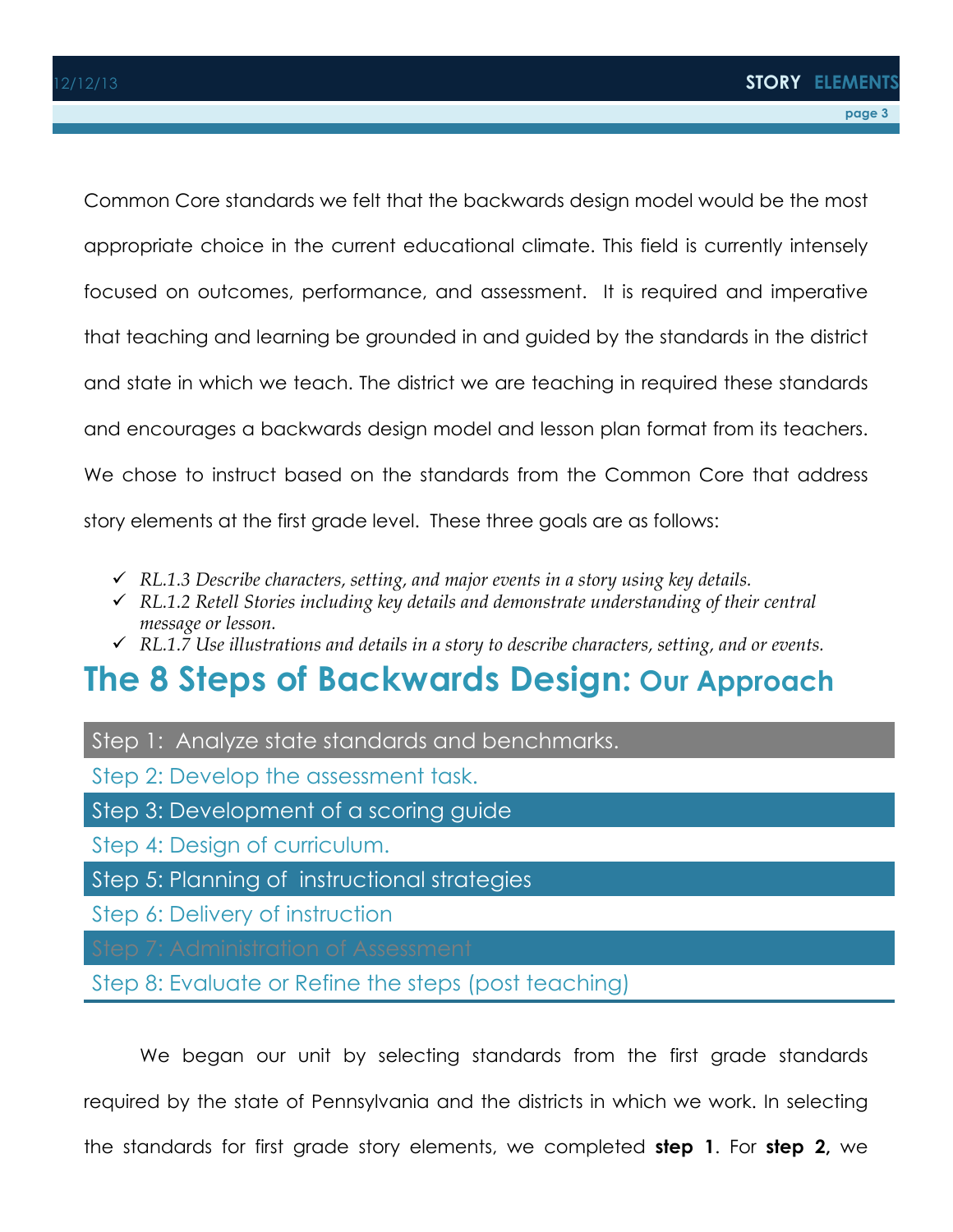determined that a performance-based assessment would best demonstrate understanding of each story element and how they are used in stories. In order to demonstrate this, students will create their own book at the end of the unit that incorporates the story elements as key components in the story. **Step 3** involved creating a rubric for the student created stories. In **Step four**, we began to determine the exact topics that would need to be covered in lesson form in order to reach the common core standards. **Step 5,** planning lessons for each story element and the best way to introduce each story element occurred. For **step 6**, we choose to introduce the main story elements based on the common core for first grade students using the same story in order to connect each element. Considering grade level, we choose to check for understanding with guided as well as independent activities for each story element for **step 7**, will be implemented as an overall assessment for the unit. **Step 8** will occur following the teaching of the unit for future use with reflective changes to the plan after implementation.

## Diverse Learners: Planning for Individual Needs

In planning our unit, we had to take into consideration that not all children learn in the same ways and that some students may have special needs and individualized education plans. For this unit, each lesson plan contains a section that addresses the needs of these learners for the activity being presented. Our population contains learners who are not only academically diverse, but may also have behavioral barriers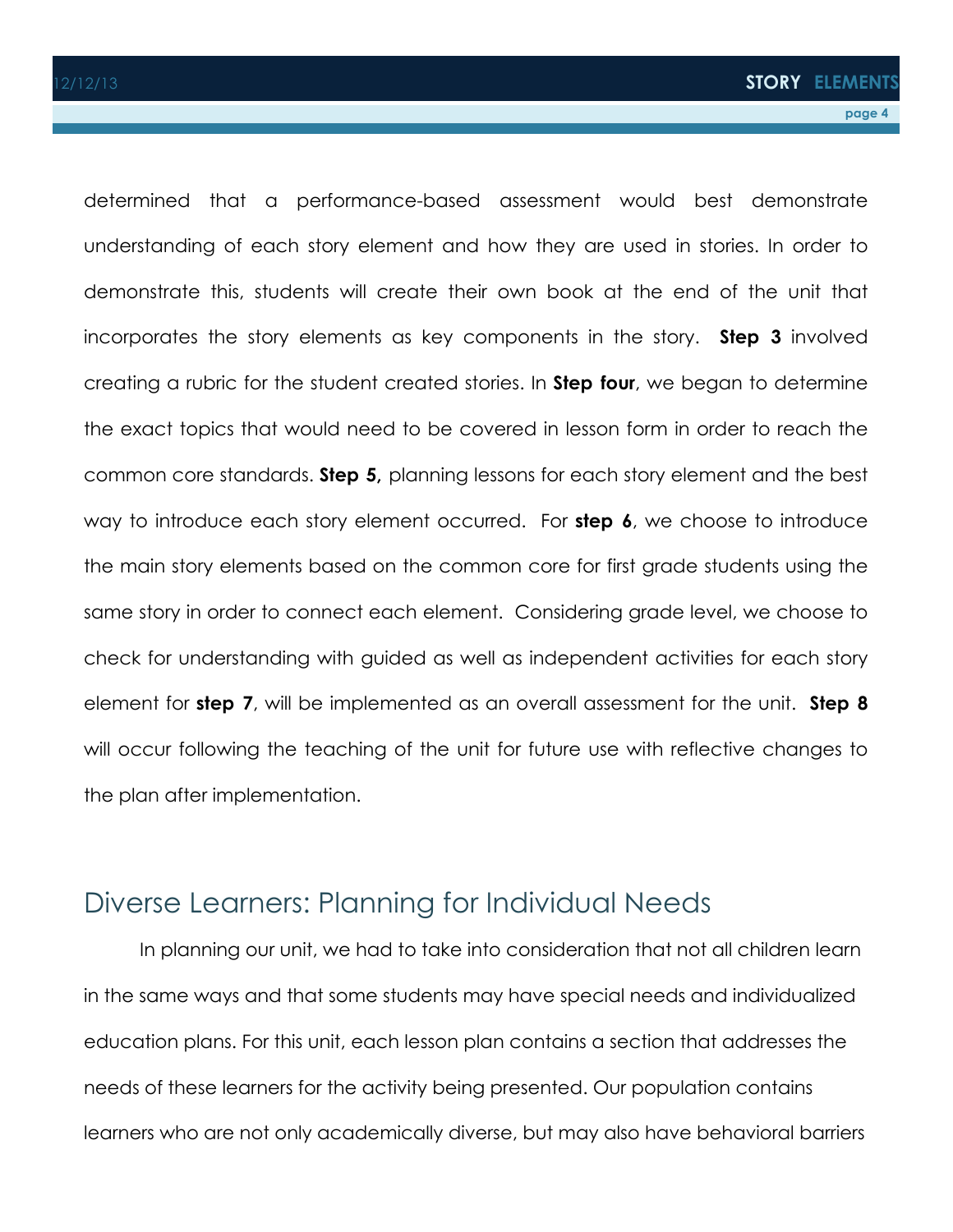to learning that needed to be addressed for the type of instruction or activity being completed. This was also considered in the evaluation activities to ensure students every opportunity to demonstrate their knowledge in the area of story elements throughout the unit and at its conclusion.

## Technology: Rationale and Instructional Activities

One of the hot topics in education today remains the integration of technology into lessons for young students. Despite pushback from some critics, we decided to incorporate technology to help achieve our goals and objectives for our overall unit. The purpose of the unit is to instruct students on the various elements of a story, and any technology implemented into our lessons focus on the overall goal of the unit to assist student learning.

The use of technology can be implementing through Lesson Three: Elements of a Story through the use of a Smartboard. Through having the students use multi-sensory tools such as kinesthetic, auditory, visual and oral types of learning, a student will inquire, learn and develop "beginning, middle, end" pertaining to the story, "The Tortoise and the Hare" at a quicker pace. Technology will be the catalyst the learning process in this lesson plan. In addition to this thought, the technology aspect will incorporate all learners such as students with disabilities. By using different learning aspects such as kinesthetic all learners will be included in the activity. While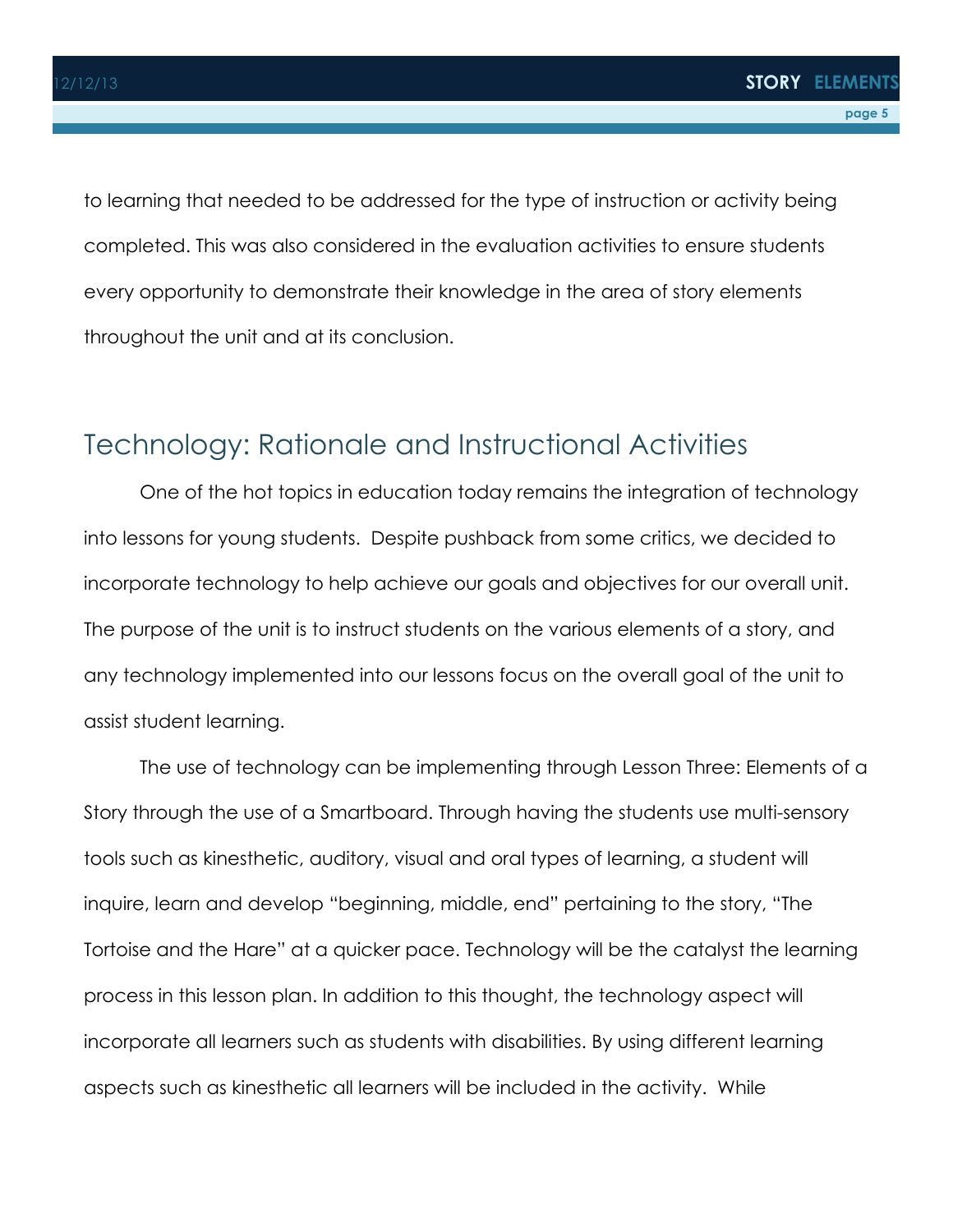technology was not specific to the individual lesson on setting, the element is reviewed using technology with the ipad in the introductory and review lessons

Technology will also be used in the introductory, review lesson, and is optional in the final assessment for the students. A music video will be used in the introduction lesson as well as posters that can be printed or displayed on a Smartboard The students will also use the music video in the review lesson, followed by the use of an iPad to create a story that incorporates all elements of the story as a group. The iPad will be projected via Airserver technology onto the Smartboard while students get individual turns to add to the story ensuring all elements are incorporated. The class will then complete the story map as a group by writing and sharing ideas on the Smartboard template. In the assessment, students will have the option to create their own story using the iPad application or they may choose to complete it in paper format.

## Assessment: How will learning be assessed and built upon through the year

Each lesson has a small evaluative piece such as group discussions, activities, or observations. For example in Lesson Three: Plot, the students will be assessed through formative and summative assessments. The teacher through the lesson will formatively assess students through observations and the use of worksheets. At the end of the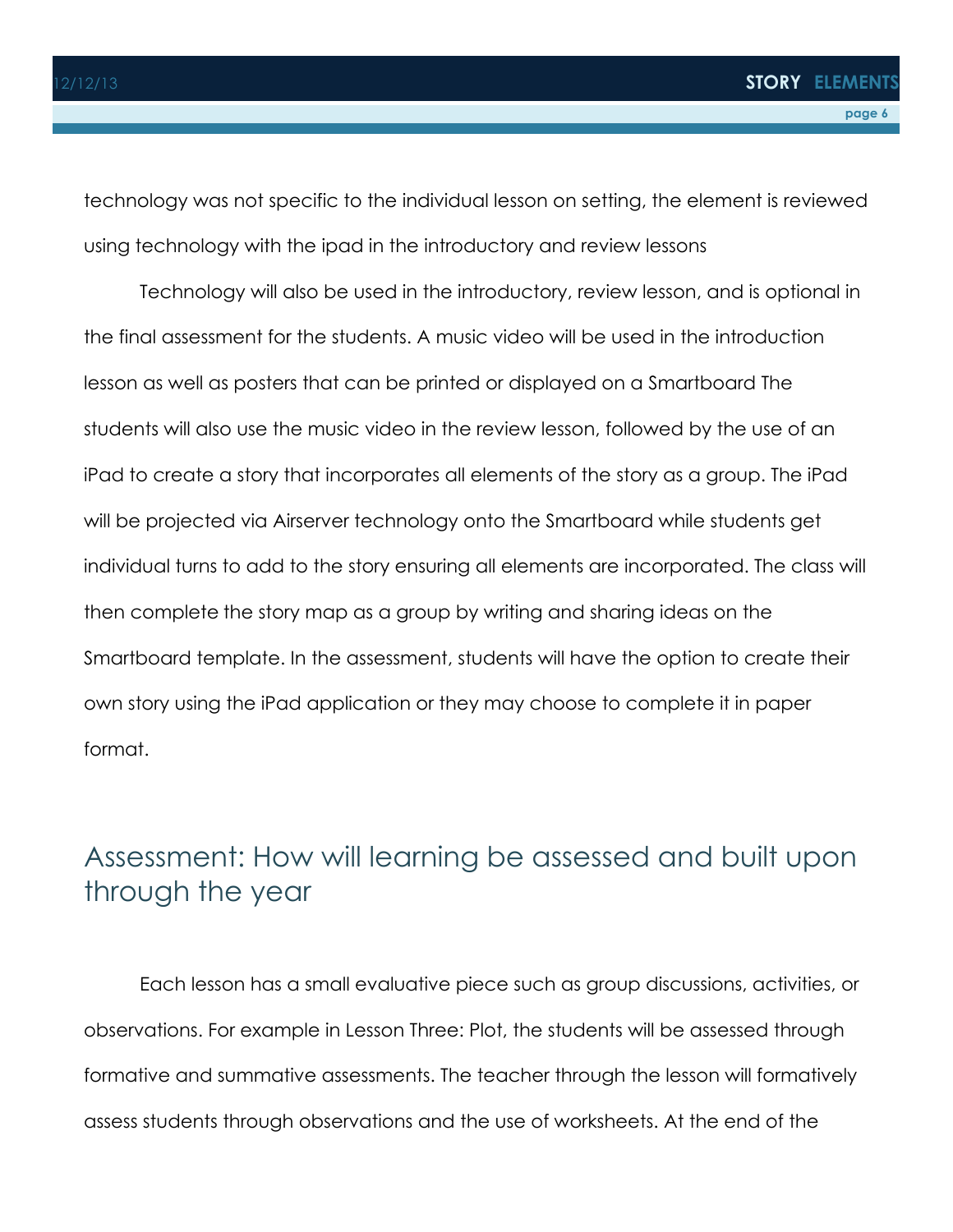lesson, the teacher will have a summative assessment in the form of an independent assignment for each student. After the lesson, students will apply their skills of storytelling by incorporating their own stories and knowledge of beginning, middle and end through technology. Students will use the Plot Diagram tool to map out the beginning, middle, and end of each story. Through the plot diagram, the teacher will be able to summative assess each student on their full understanding of the lesson. The unit itself also has a culminating assessment in which students will create a story that incorporates all elements that were taught to students.

Through out the school year, these elements will be discussed as the class continues to read, enjoy, and evaluate literature. These items will be critical as the students grow from a read-a-loud format to an independent reading level. These items will spiral back through as the year progresses to be revisited in other stories and genres.